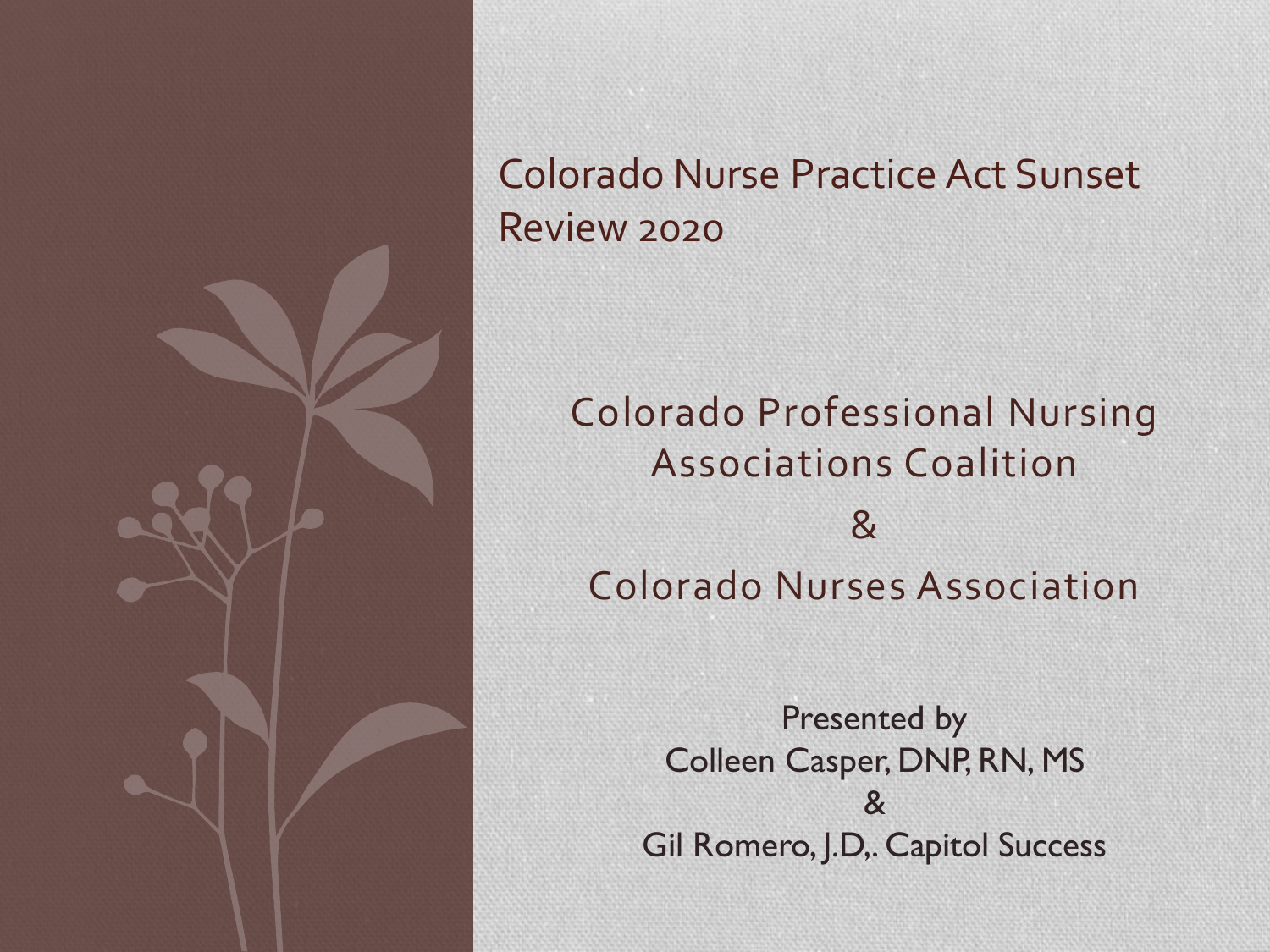# Coalition Group Described

### •Colorado Nurses Association

• Professional Member Association representing all Colorado nurses to advance patient safety, quality and access to care.

### •Colorado Professional Nursing Association Coalition

• Stakeholder representation of over 30 Colorado specialty nursing associations and key nursing leaders with >375 Nurses involved in 8 specific Work Groups and Advisory Council.

> Prepared by Colleen Casper, DNP, RN, MS On Behalf of Colorado Nurses Association Colorado Professional Nurse Association Coalition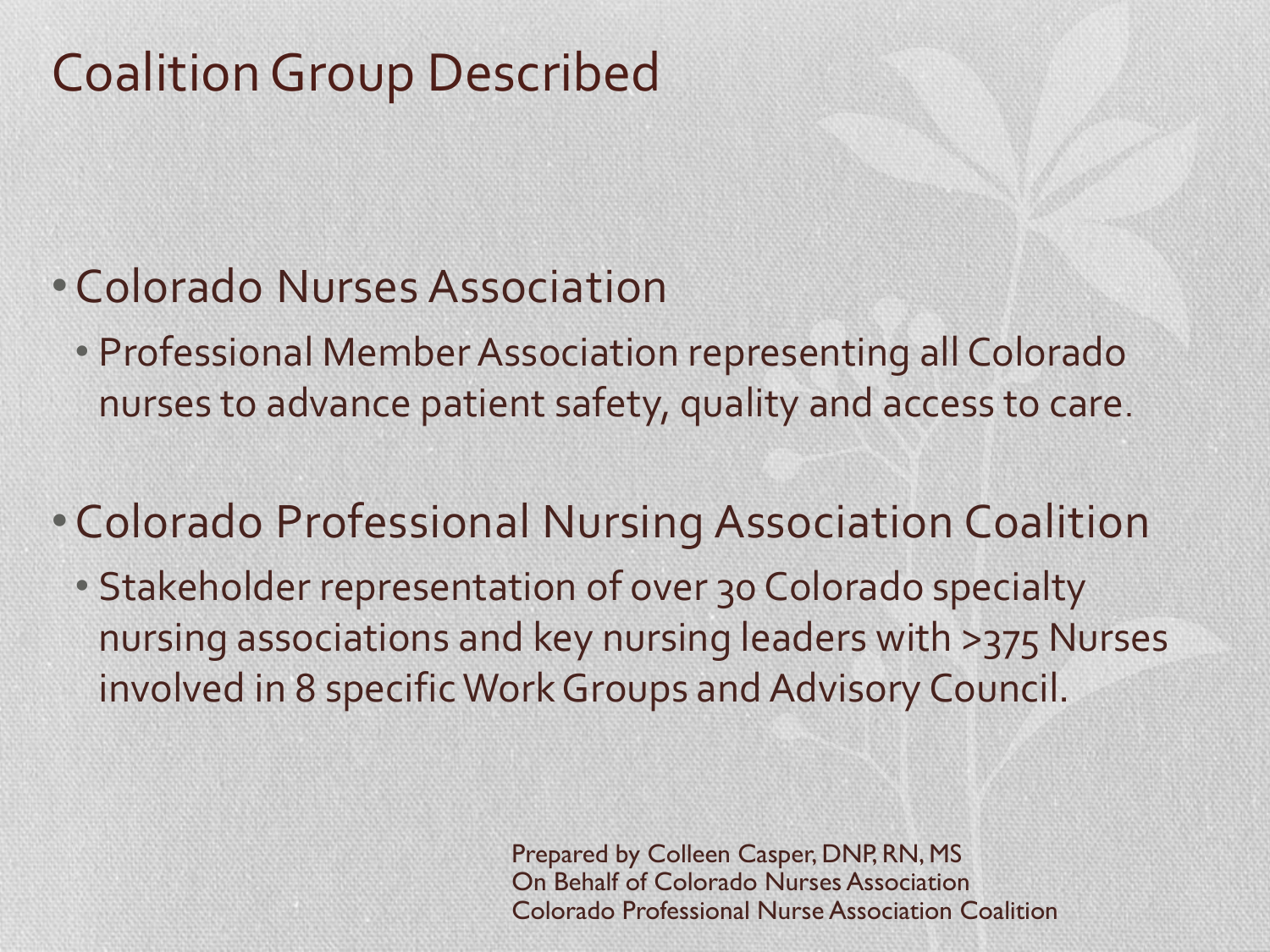## Key Nursing Association Stakeholder Invitations

- Academy of Medical-Surgical Nurses
- **Air & Surface Transport Nurses Association**
- **American Assembly for Men in Nursing**
- **American Association of Critical Care Nursing**
- American Association of Nurse Practitioners
- American Association of Neuroscience Nurses
- American Nephrology Nurses Association
- American Nursing Informatics Association
- American Psychiatric Nurses Association
- American Society for Pain Management
- **American Peri-Operative Nursing Association**
- Association of Women's Health, Obstetrics and Neonatal Nurses
- **Colorado Advanced Practice Psychiatric Nurses**
- Colorado Association of Case Managers in Nursing
- Colorado Association of Public Health Nurses
- **Colorado Association of Registered Nurse Anesthetists**
- Colorado Association of School Nurses
- Colorado Affiliate of American College of Nurse Midwives
- **Colorado Chapter of Association of Rehab Nurses**
- **Colorado Center for Nursing Excellence**
- Central Colorado Chapter of American Holistic Nursing Association
- Colorado Chapter of Orthopedic Nurses Association
- Colorado Council of Nurse Educators
- Colorado Emergency Nurses Association
- Colorado Nurses Association Past Presidents
- Colorado Nurses Association Government Affairs & Public Policy Committee
- Colorado Nurses Association Society of Advanced Practice Nurses
- Colorado Nurses Foundation
- Colorado Organization of Nurse Leaders
- Colorado Student Nurses Association
- **Eastern Colorado Council of Black Nurses**
- **Front Range Society of Neonatal Nurses**
- National Association of Hispanic Nurses Colorado Chapter
- **Infusion Nurses Society**
- **Hospice and Home Care Associations**
- **Infusion Society of Nurses**
- Northern Colorado Association of Nurse Practitioners
- **Peer Assistance Services, Inc.**
- **•** Philippine Nurses Association
- Rocky Mountain Peri-Anesthesia Association
- **•** Sigma Theta Tau
- Kaiser Permanente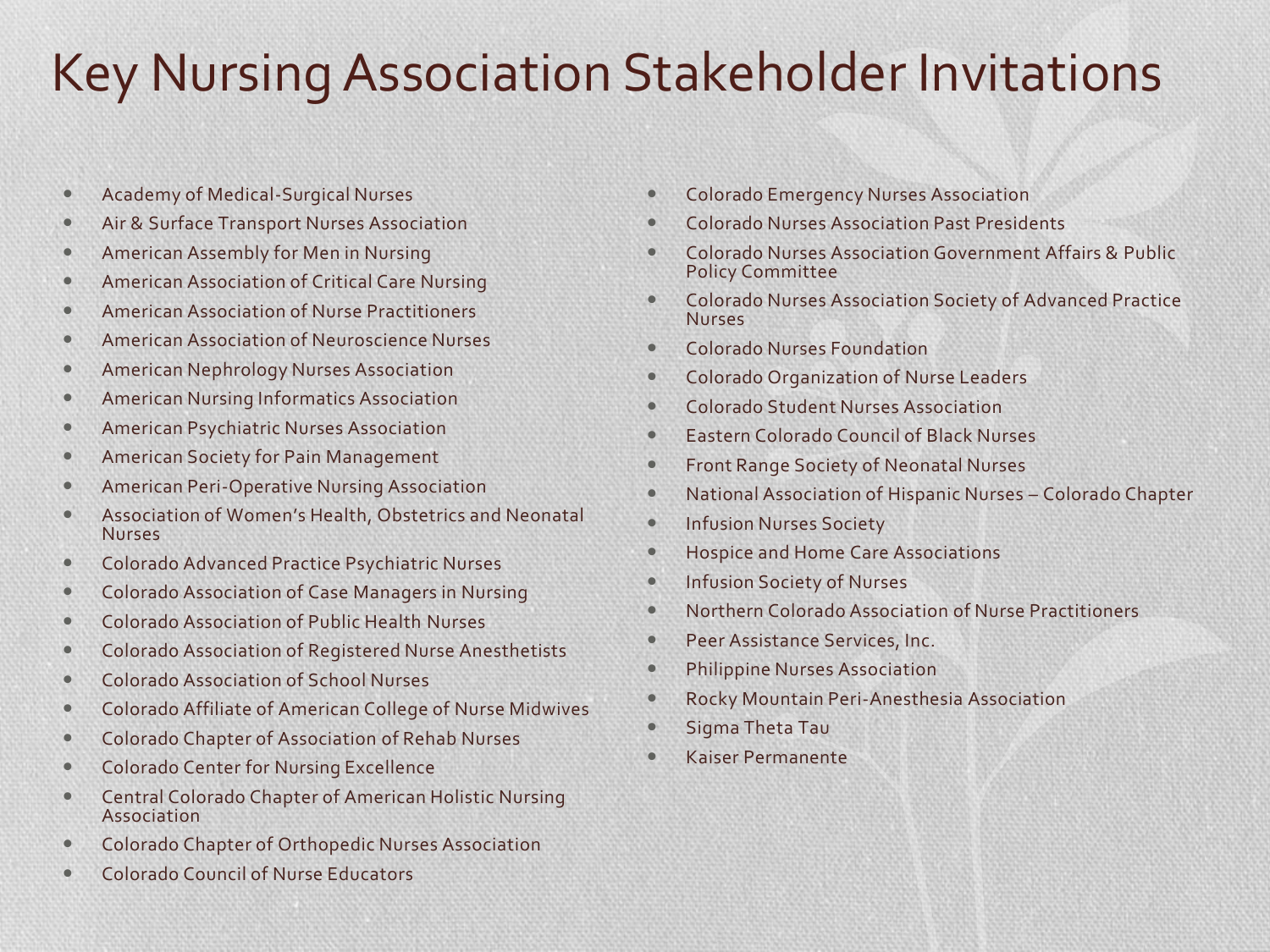# Coalition Work Groups Described

- Key statutes of the Nurse Practice Act emerged as priority for further study.
	- Definition of Nursing
	- Parameters of Delegation
	- Title Protection for "Nurse" as specific to Human Science
	- Criteria for Educational Program Approval
	- Protection of Personal Health Information of Licensee's
	- Authorize confidential monitoring of physical/mental illness rather than disciplinary action
	- APRN Alignment with National Consensus Model for APRNs
	- LPN/LVN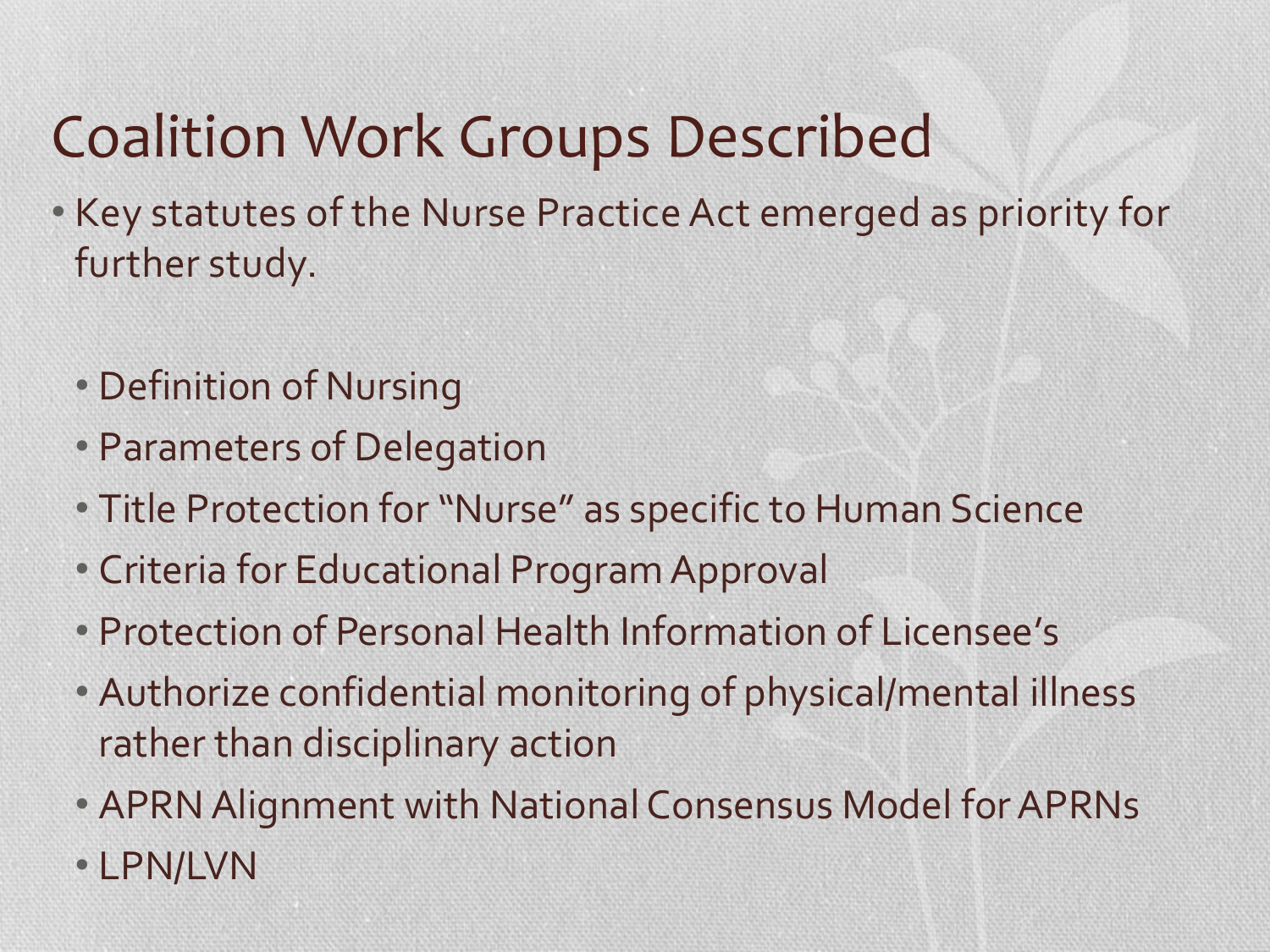# Additional Stakeholder Input

Colorado Hospital Association HCA-Colorado Leading Age University of Colorado Health Sciences Center The Children's Hospital Home Care and Hospice Associations Specialty Physician Groups Women's Health Provider Clinics Colorado Academy of Family Practice Colorado Medical Society COPIC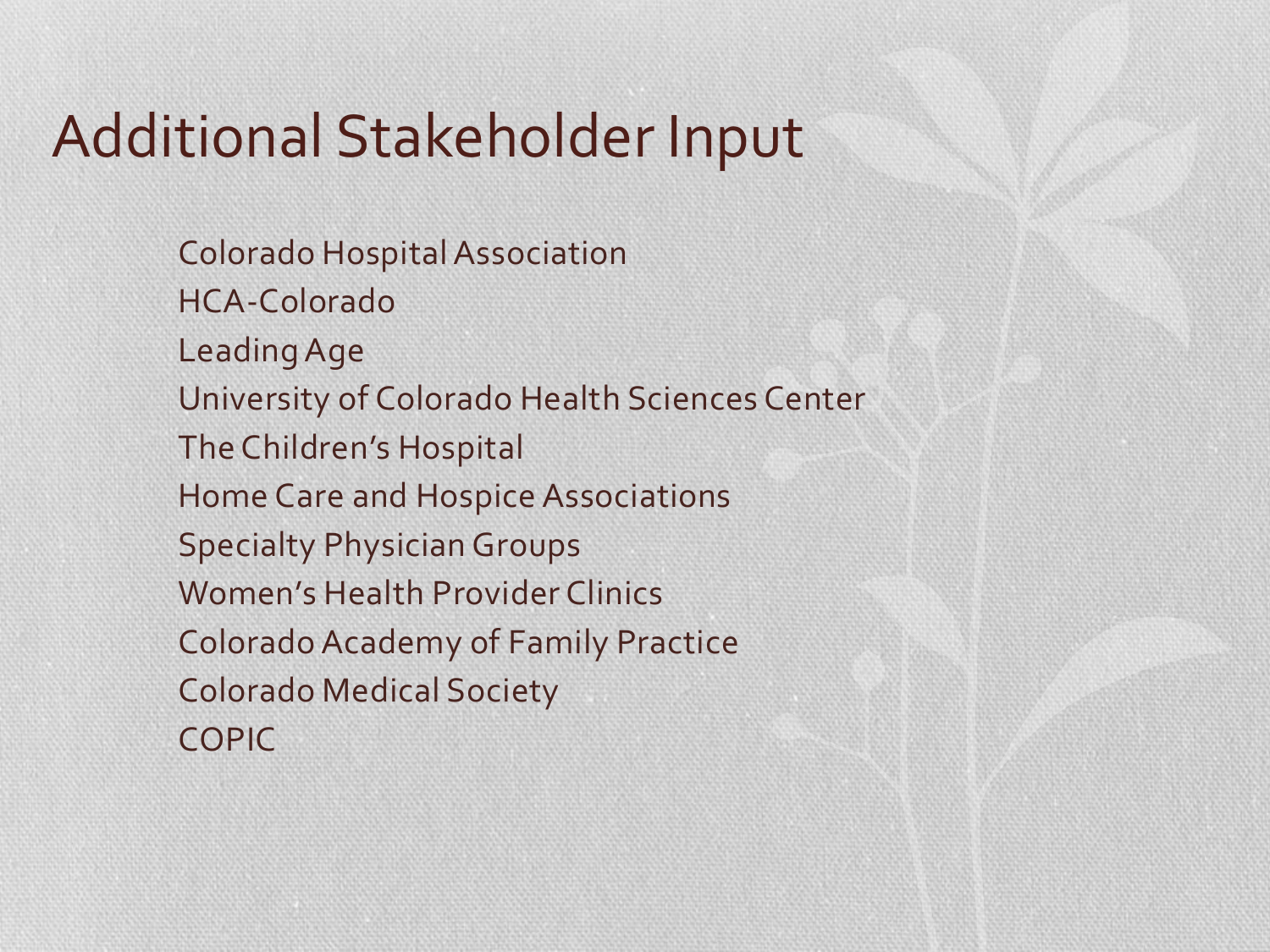## Background & Conceptual Framework

Continued statutory regulation of licensure of RNs, APRNs, and LPNs/LVNs is required to ensure competent and qualified practitioners for all Coloradans.

Nursing comprises the largest sector of the healthcare workforce and public safety is dependent on demonstrated evidence of the knowledge and competence to apply the nursing process in the identification of care needs and planning for individuals, families, and communities.

Registered Nurses is the largest occupation in rural healthcare services.

Modernization of the Colorado Nurse Practice Act will enhance the nursing workforce ability to provide the unique nursing care management skills in collaboration with a multidisciplinary team – strengthening access and affordability to care.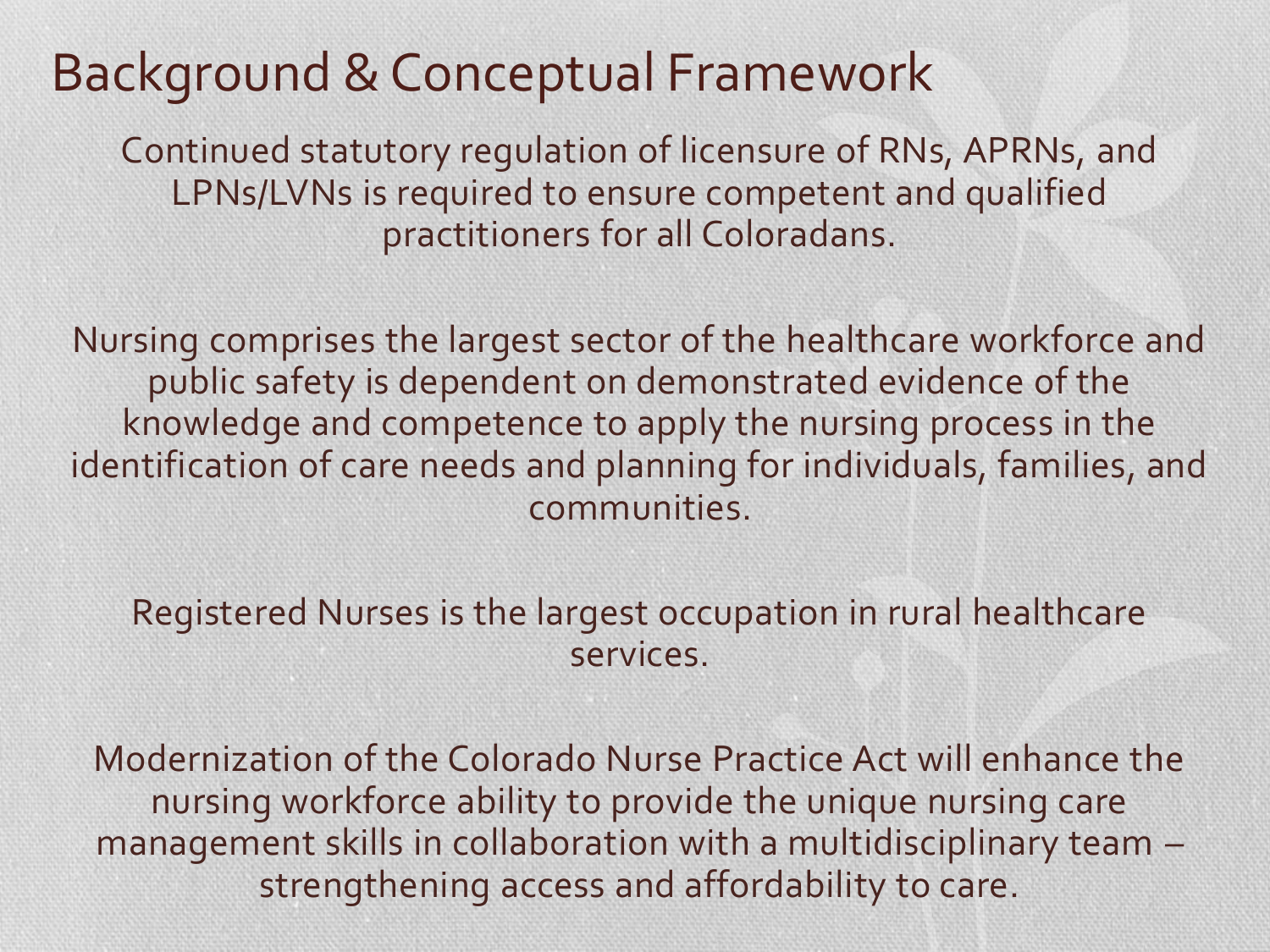# Essential NPA Modernization Language

•Revise the definition of nursing to reflect current and future nursing practice by LPN/LVN, RN, and APRN.

•Describe "*nursing practice"* as based on *scientific* principles and *human caring*. Further, nursing is the *systematic application of the nursing process* and *collaborates and coordinates care* of the whole person, families, and communities to identify, treat, and prevent complications as well as promote optimal health and healing.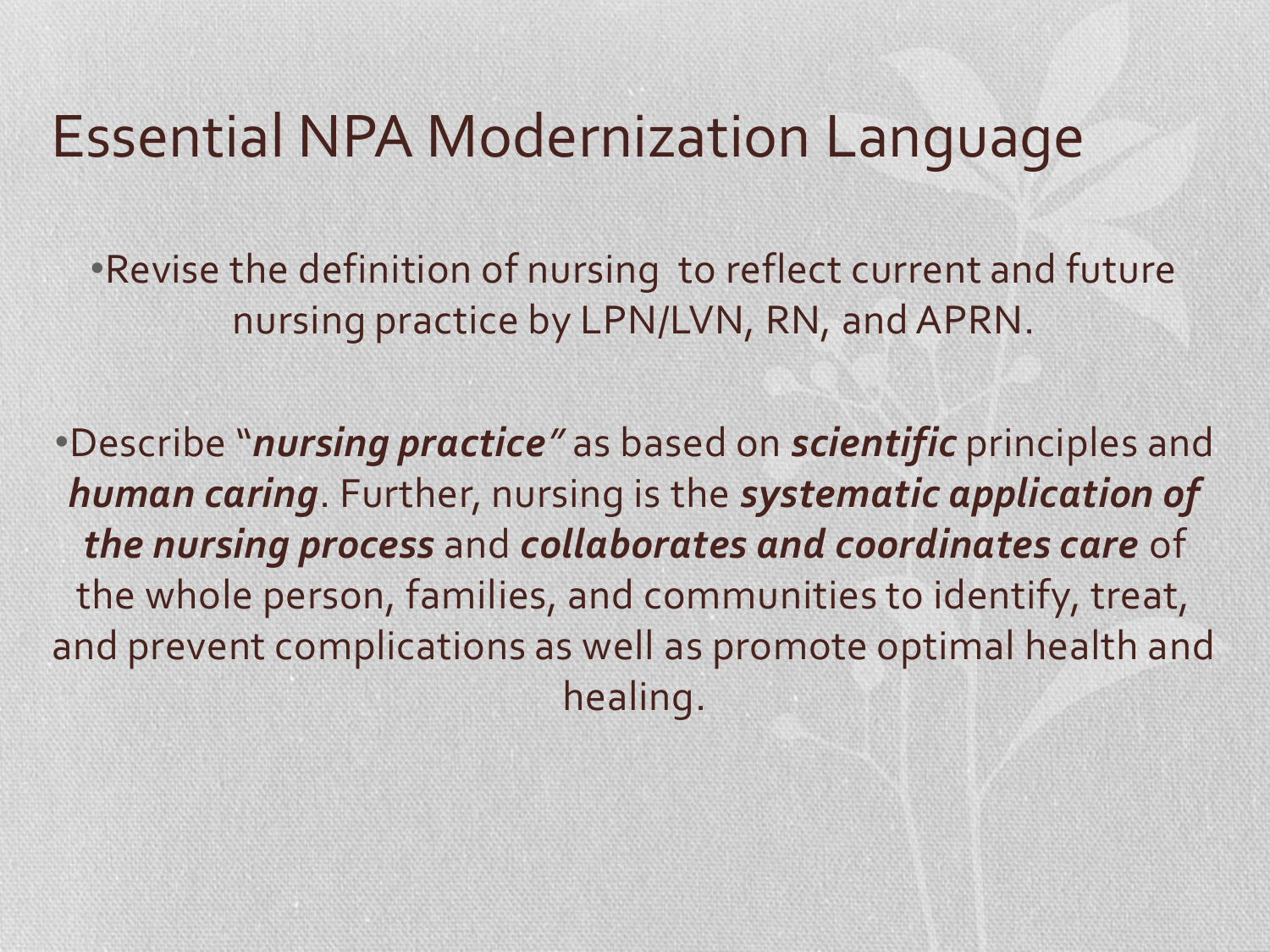# Essential NPA Modernization Language

## **Delegation**

Specify that LPN/LVNs, RNs, APRNs are able to delegate and supervise to the full scope of their educational preparation, including medication administration.

Describe the LPN/LVN role in focused patient assessment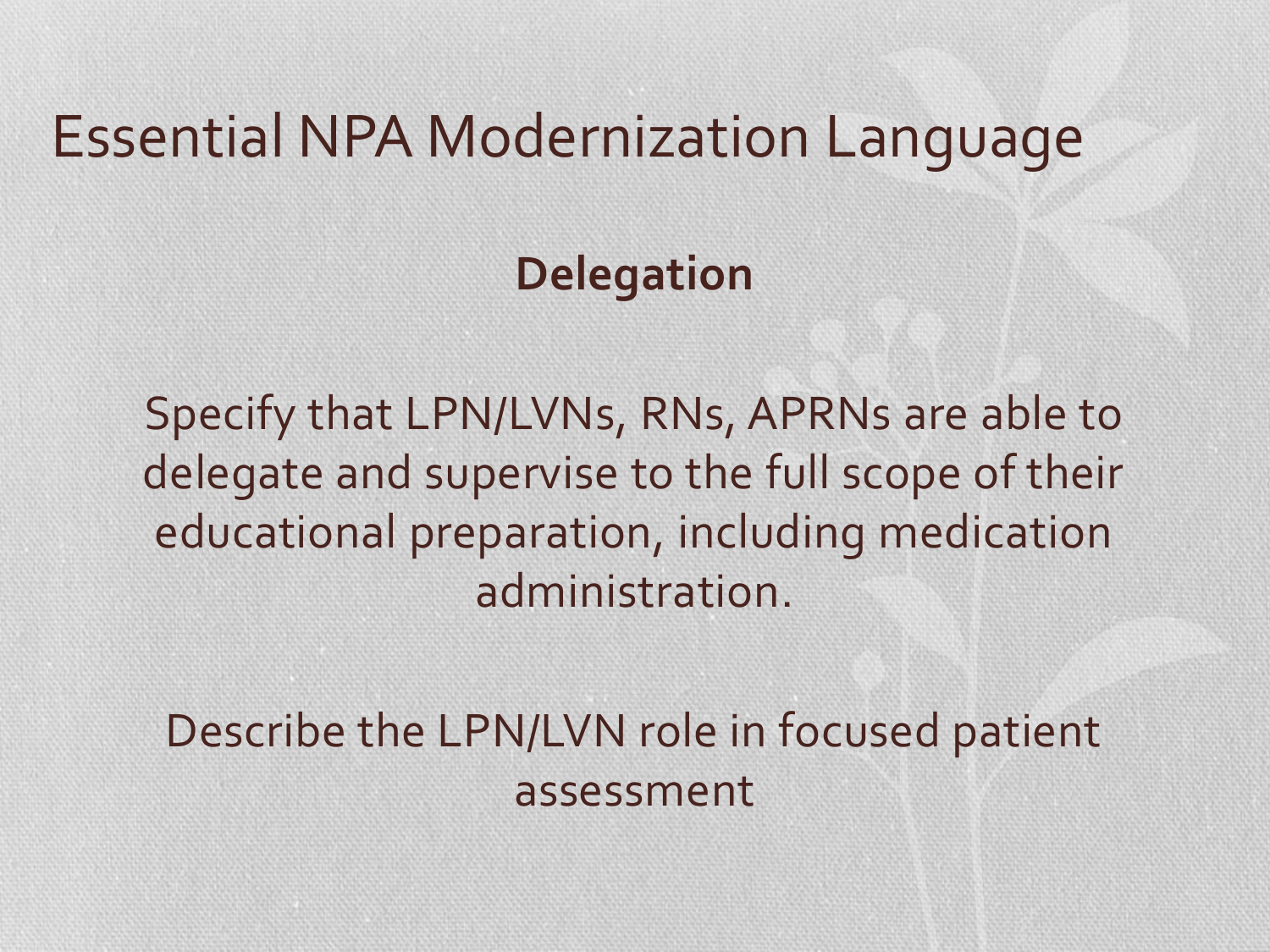# Oversight of Pre-Licensure Education Programs

Recommend a task force be established to review and recommend fair and equitable program statues, rules, and regulations that recognize rather than duplicate national accreditation standards.

Unnecessary statutes, rules and regulations are both a workforce issue and economic burden to academic organizations.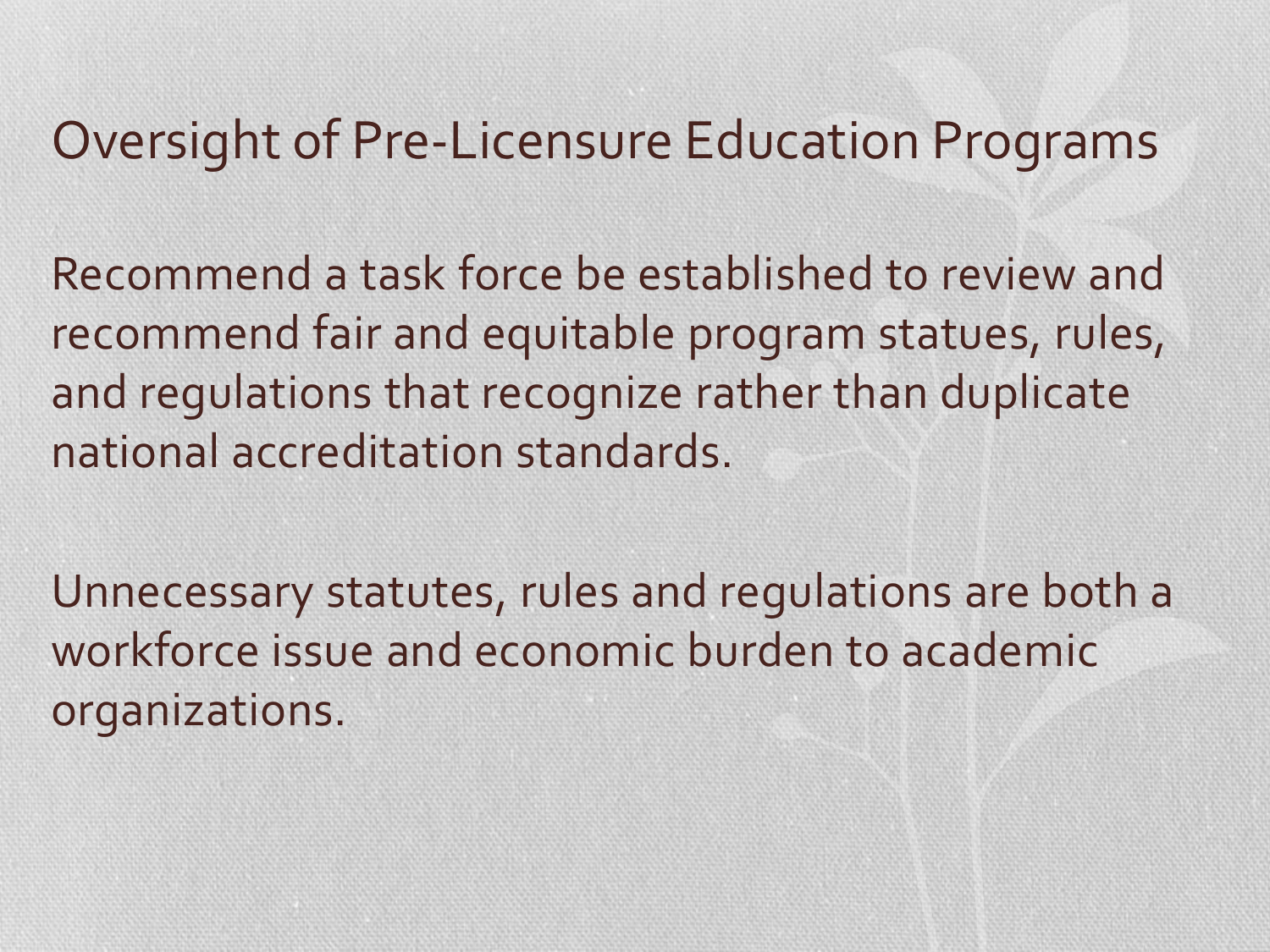# Title Protection

- Specify that use of the term "Nurse" and "Advanced Practice Nurse" is limited to individuals who meet the criteria for licensure in the care of human beings and is overseen by the Colorado State Board of Nursing.
- •Recommend that Licensed Practical Nurse (LPN) recognizes Licensed Vocational Nurse (LVN) title to support Compact State licensees who may be either LPN or LVN.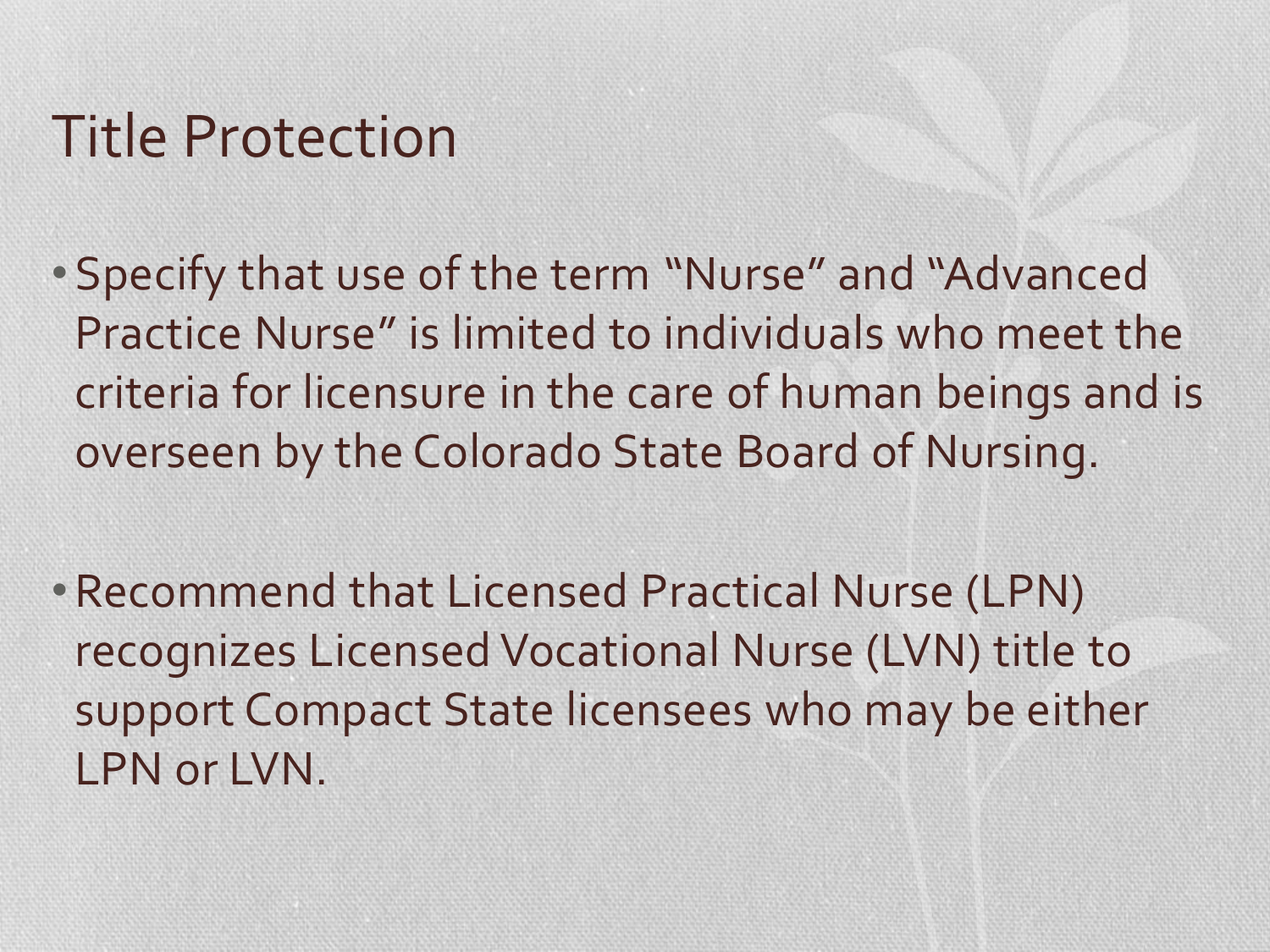# Align APRN Statutes With National Consensus Model

- Eliminate requirement for articulated plan.
- Eliminate requirement of 1000 hour mentorship for APRN RxN.
- Standardize us of Advance Practice Registered Nurse (APRN) rather than Advanced Practice Nurse (APN) within the Colorado Nurse Practice Act.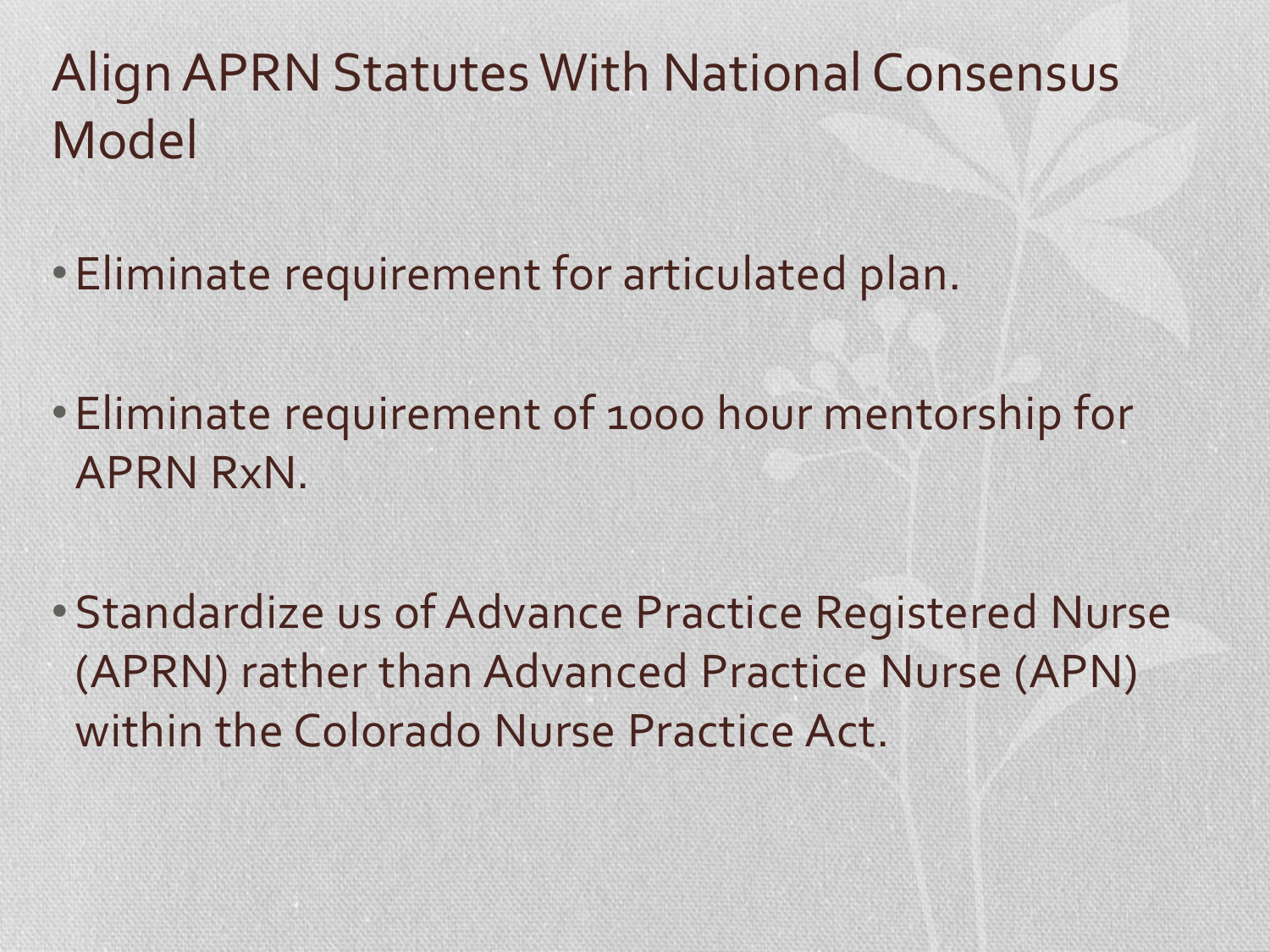# Peer Health Assistance Programs

- Recommend statutorily limiting the public use of personal protected health information of licensees.
- Assure that licensee receives a copy of any health evaluations and recommendations when such a report is provided to the State Board of Nursing.
- Specify that a licensee's failure to recognize the limitations created by an illness or mental or physical condition does not create conditions of unprofessional conduct and authorize the Board to enter into a confidential agreements with licensee to assure licensee addresses the condition.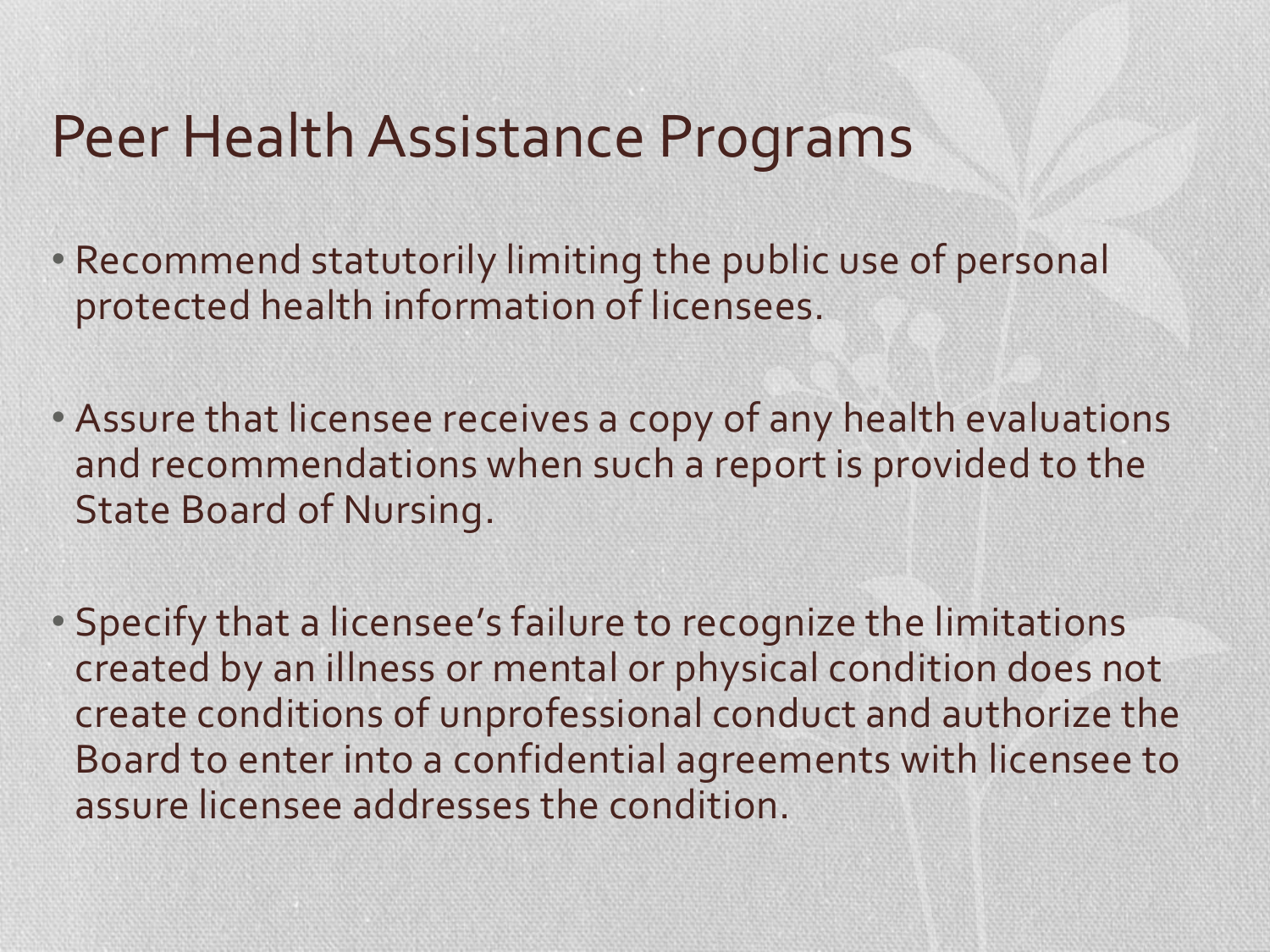## Why Get Involved

Nurses are the largest sector of the healthcare workforce……*and, most trusted*

Nurses vote! If you are not informing your Senator or Representative, someone else is.

Relationships are key and … Nursing is about Relationships.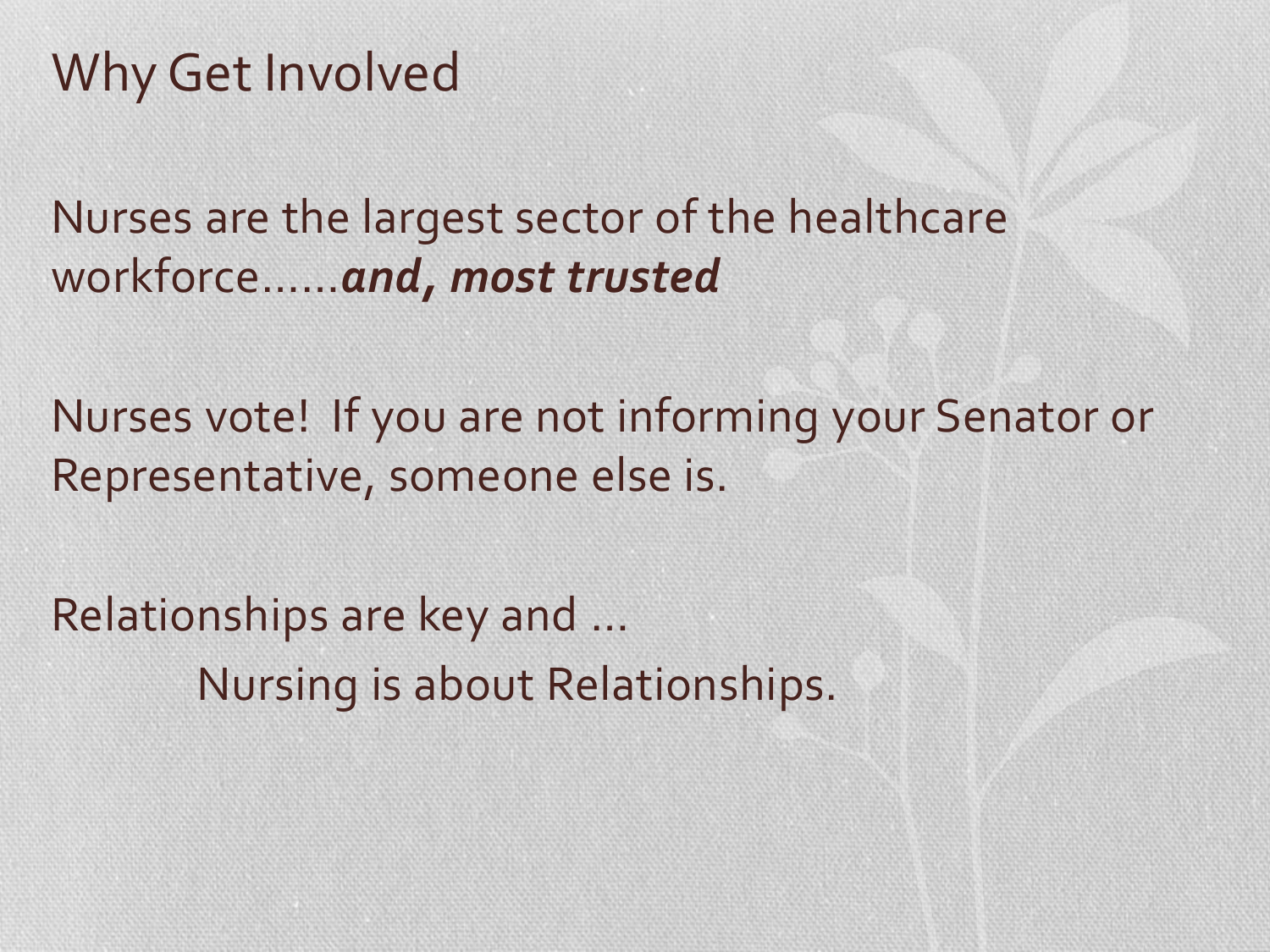Coalition Building Strategies for Success

•Access to Care and Workforce Development

•Knowledge is Power – Understand Why Modernize

•OPRRR Recommendations Expected October 15

•Engage and Inform Interdisciplinary Colleagues

*"When Nurses Speak…..People Listen"*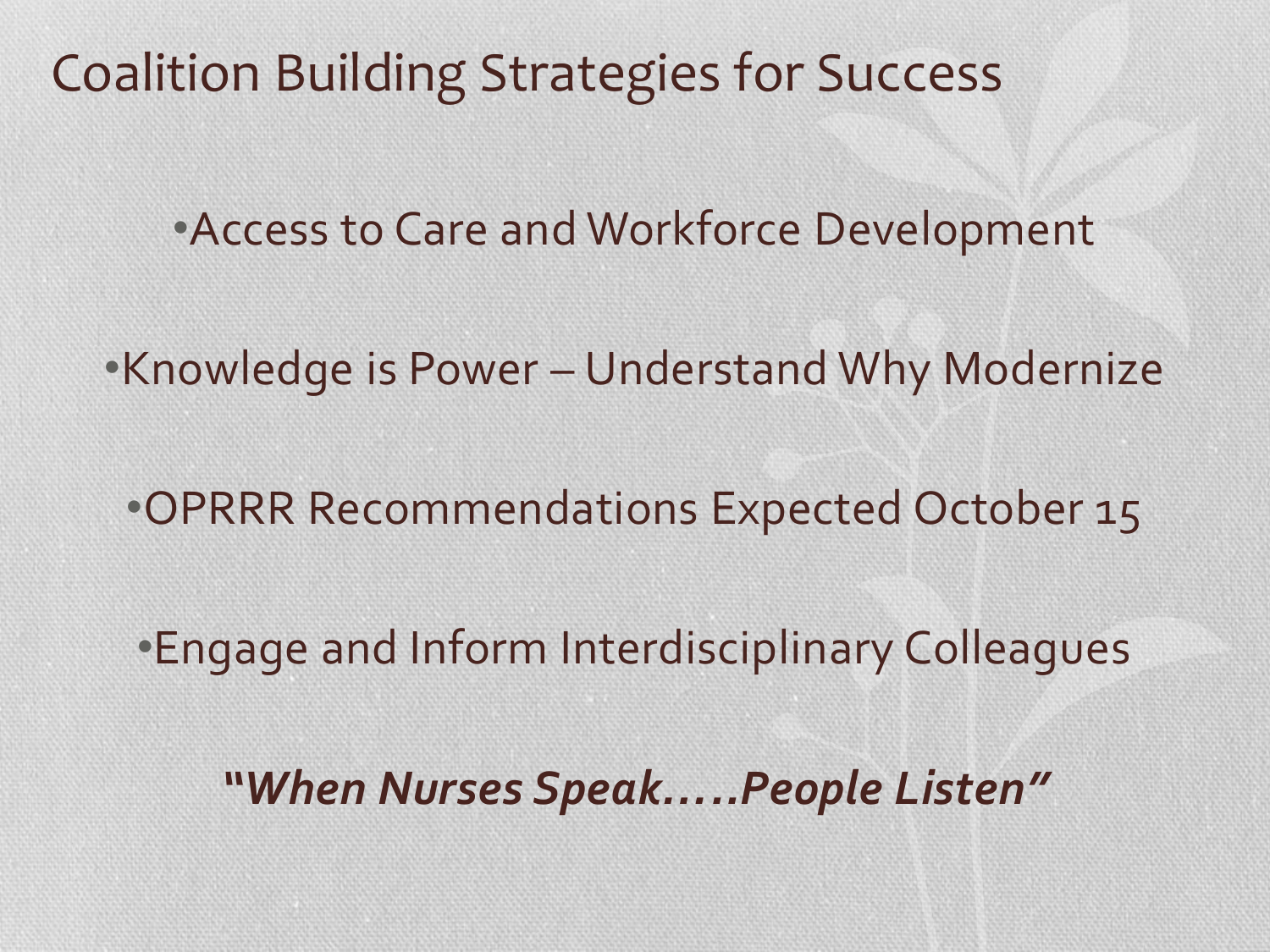- •Develop your key message and request or "Ask"
- Stories make a difference make it local
- •Avoid "nursing jargon" make it personal, clear, and concise
- Include: Heart Your personal story Head -Why this is important to support Health – individuals and community impact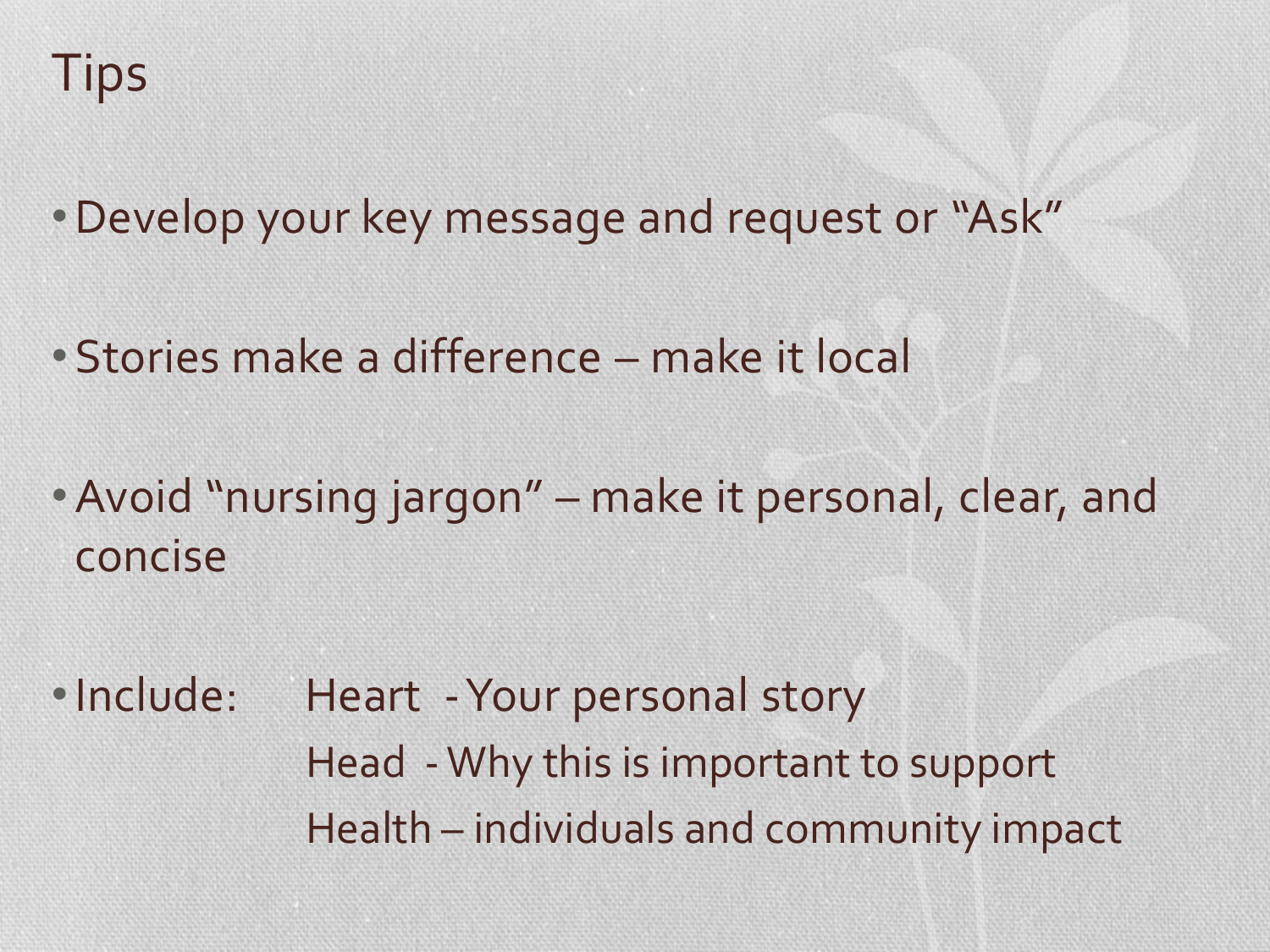## Specific Requests

### • **Meet your Legislators**

- Town Hall Meetings are ideal to bring wide public awareness
- Check Senator and Representative Website for Schedules
- Meet with their Staff if they are not available **Know their priorities – have they already sponsored, thank you. What would it take for your to co-sponsor?**

#### **Words Matter:**

**Patient Access and Improving the Workforce and Work of Nursing for Retention and Recruitment**